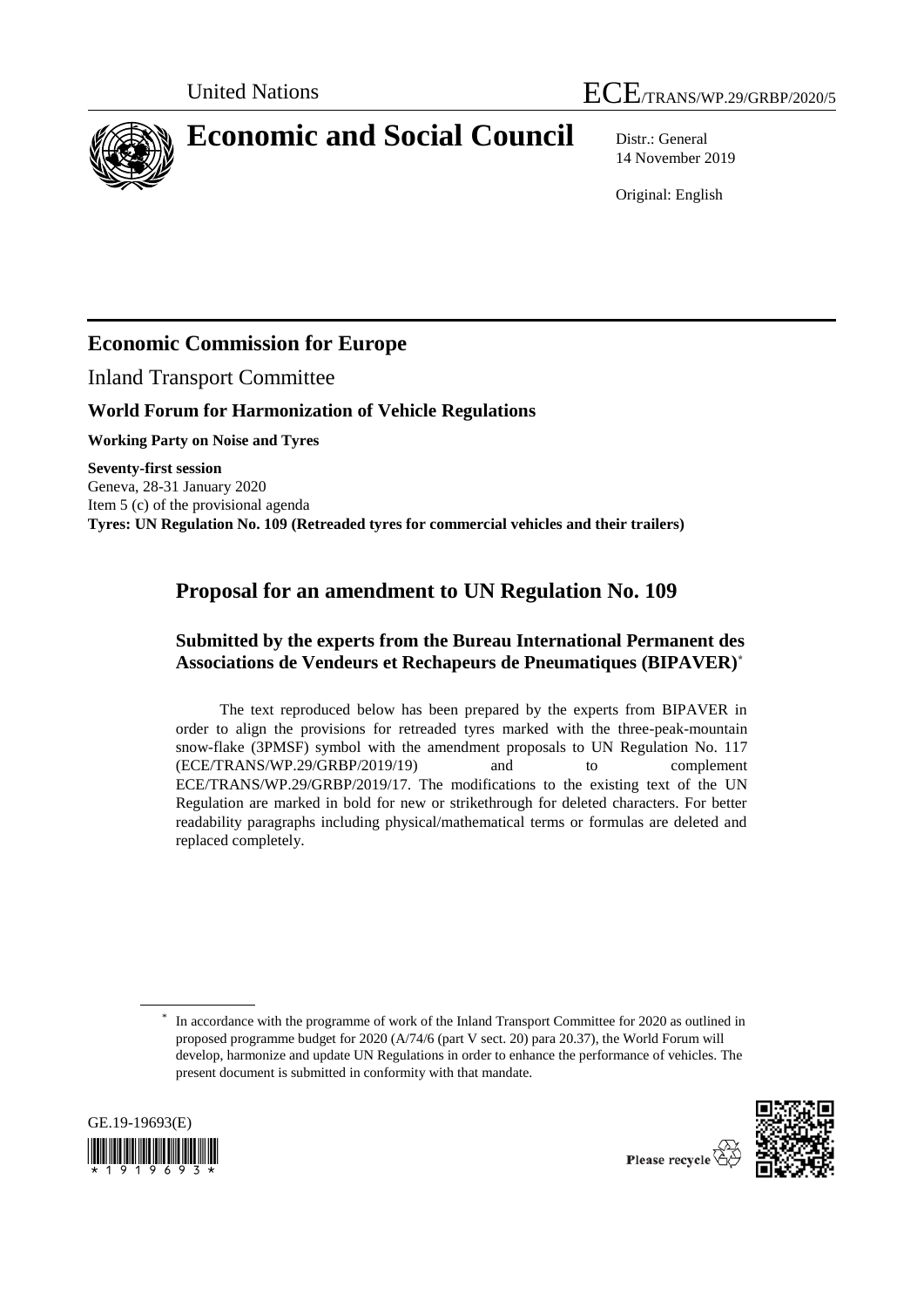### **I. Proposal**

*Paragraph 2.47.,* amend to read:

- "2.47. "Standard r**R**eference t**T**est t**T**yre (SRTT)" means a tyre that is produced, controlled and stored in accordance with the American Society for Testing and Materials (ASTM) standards:
	- (a) E1136-93 (2003) **E1136 – 17** for the size P195/75R14 **and referred to as "SRTT14"**;
	- (b) F2872 (2011) **F2872 – 16** for the size 225/75 R 16 C **and referred to as "SRTT16C"**;
	- (c) F2871 (2011)**F2871 - 16** for the size 245/70R19.5 **and referred to as "SRTT19.5"**;
	- (d) F2870 (2011) **F2870 – 16** for the size 315/70R22.5 **and referred to as "SRTT22.5."**

*Paragraph 4.3.,* amend to read:

"4.3. At the request of the Type Approval Authority, the applicant **Retreader** shall submit samples of tyres for test or copies of test reports from the technical services, communicated as given in paragraph 12. of this Regulation."

*Paragraph 7.2.,* amend to read:

- "7.2. In order to be classified as a "snow tyre for use in severe snow conditions", the retreaded tyre to comply with this Regulation shall meet the performance requirements of paragraph 7.2.1. The retreaded tyre size shall meet these requirements based on a test method of Annex 10 by which:
	- (a) The mean fully developed deceleration ("mfdd") in a braking test;
	- (b) Or alternatively an average traction force in a traction test;
	- (c) Or alternatively the average acceleration in an acceleration test

of a candidate tyre is compared to that of a s**S**tandard r**R**eference t**T**est **Tyre (SRTT).**

The relative performance shall be indicated by a snow grip index."

*Paragraph 7.2.1.,* amend to read:

"7.2.1. For Class C2 and C3 tyres, the minimum snow **grip** index value, as calculated in the procedure described in Annex 10 and compared with the **respective Standard Reference Test Tyre (**SRTT**)** shall be as follows:

| Class of tyre  | <b>Snow grip index</b><br>Snow grip index<br>$(spin\ traction\ method)^{(b)}$<br>(brake on snow method) <sup>(a)</sup> |                   | Snow grip index<br>$(\text{acceleration method})^{\text{ (e)}}$ |
|----------------|------------------------------------------------------------------------------------------------------------------------|-------------------|-----------------------------------------------------------------|
|                | $Ref. = SRTT 14$                                                                                                       | $Ref. = SRTT 16C$ | $Ref. = SRTT 19.5$<br>$Ref. = SRTT 22.5$                        |
| C <sub>2</sub> | 4.10                                                                                                                   | 4.02              | N <sub>0</sub>                                                  |
| 23             | N <sub>0</sub>                                                                                                         | No                | $+25$                                                           |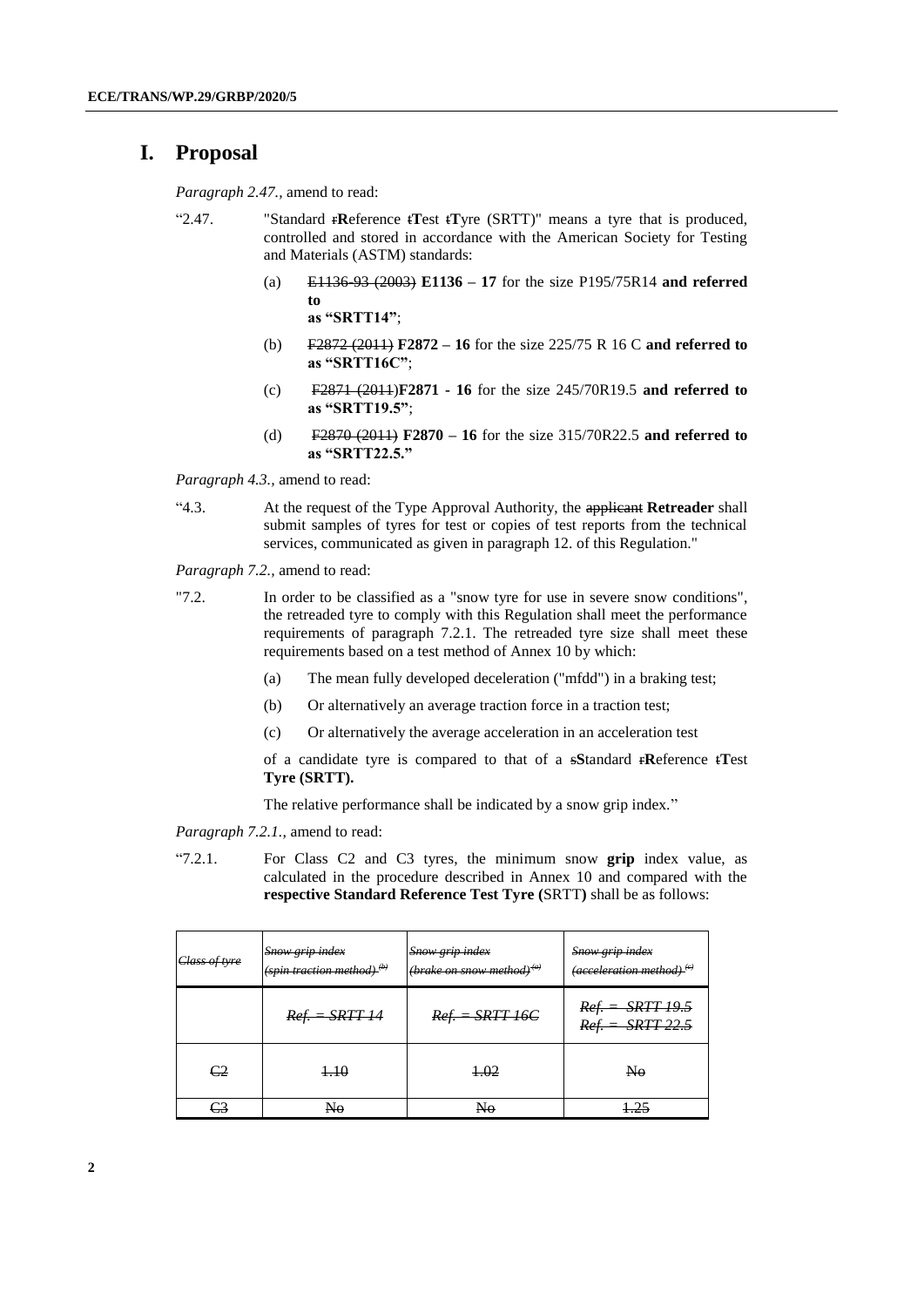| <b>Class</b><br>of tyre | Snow grip index<br>(brake on snow method) $^{(a)}$ | Snow grip index<br>(spin traction method) $(b)$ | Snow grip index<br>(acceleration method) $(c)$ |
|-------------------------|----------------------------------------------------|-------------------------------------------------|------------------------------------------------|
|                         | $Ref. = SRTT16C$                                   | $Ref. = SRTT14$                                 | $Ref. = SRTT19.5, SRTT22.5$                    |
| C2                      | 1.02                                               | 1.10                                            | No                                             |
| C3                      | No                                                 | No                                              | 1.25                                           |

*Annex 10,* 

*Paragraph 3.4.1.1*., amend to read:

"3.4.1.1. For each tyre and each braking test, the mean and standard deviation of the mfdd shall be computed and reported. The coefficient of variation CV of a tyre braking test shall be computed as:

$$
CV (type) =
$$
  
 
$$
CV (type)
$$
  
 
$$
Mean (type)
$$

**3.4.1.1.** For each tyre and each braking test, the arithmetic mean  $\overline{a}$  and corrected sample standard deviation  $\sigma_a$  of the mfdd shall be computed **and reported.**

**The coefficient of variation** *CV<sup>a</sup>* **of a tyre braking test shall be computed as:**

$$
CV_a = 100\% \cdot \frac{\sigma_a}{\overline{a}}
$$

**with**

$$
\sigma_a = \sqrt{\frac{1}{N-1} \sum_{i=1}^N (a_i - \overline{a})^2}
$$

**"**

*Paragraph 3.4.1.2.,* amend to read:

"3.4.1.2. Weighted averages (wa) of two successive tests of the SRTT shall be computed taking into account the number of candidate tyres in between:

> In the case of the order of testing R1 - T - R2, the weighted average of the SRTT to be used in the comparison of the performance of the candidate tyre shall be taken to be:

 $wa(SRTT) = (R1 + R2)/2$ 

#### Where:

R1 is the mean fully developed deceleration for the first test of the SRTT and R2 is the mean mfdd for the second test of the SRTT.

In the case of the order of testing R1 – T1 – T2 – R2, the weighted average (wa) of the SRTT to be used in the comparison of the performance of the candidate tyre shall be taken to be:

wa (SRTT) =  $2/3$  R1 +  $1/3$  R2 for comparison with the candidate tyre T1; and:

wa (SRTT) =  $1/3$  R1 +  $2/3$  R2 for comparison with the candidate tyre T2.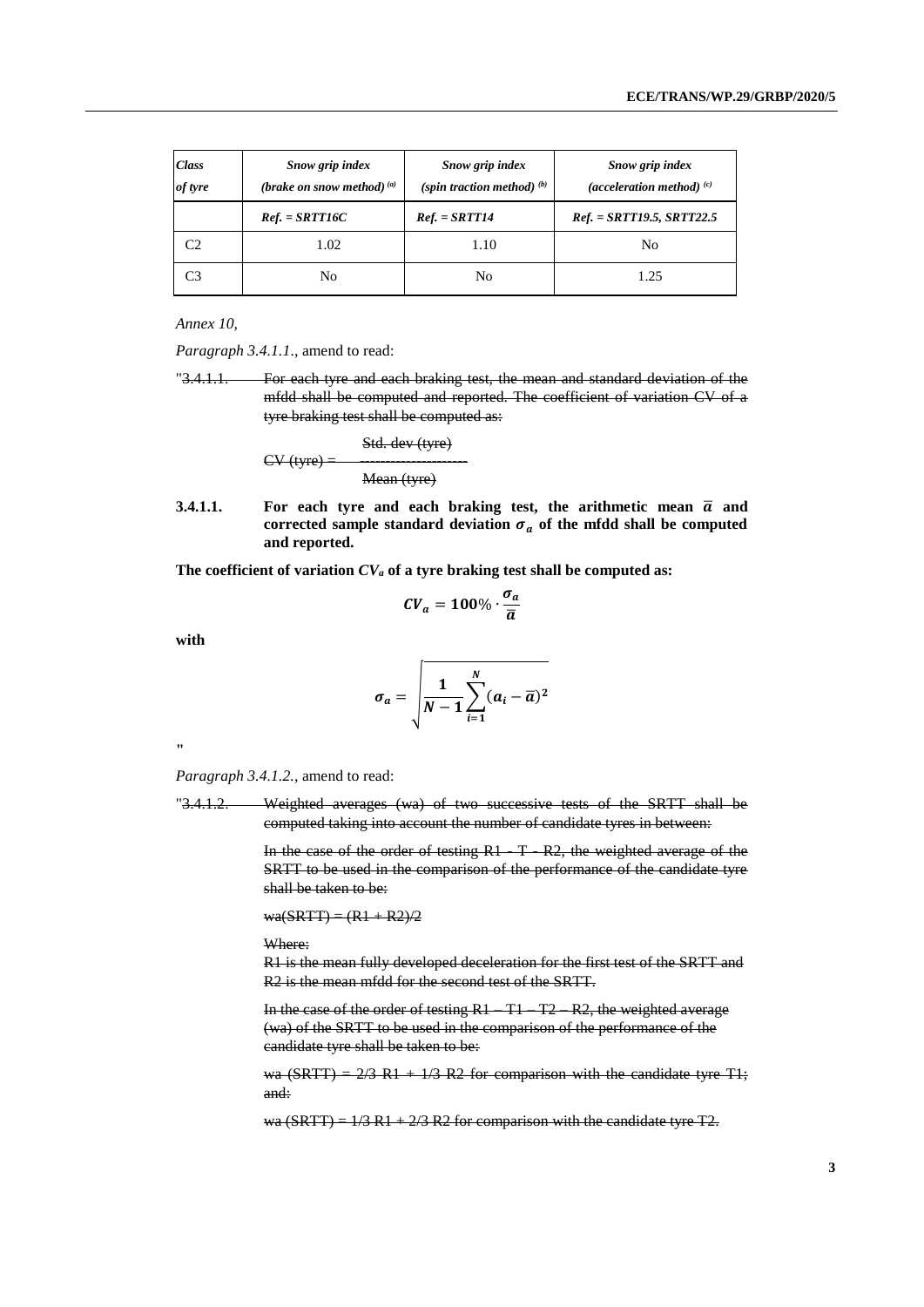**3.4.1.2. Weighted averages** *waskrr* **of two successive tests of the SRTT shall be computed taking into account the number of candidate tyres in between:**

> In the case of the order of testing  $R1 - T - R2$ , the weighted average of **the SRTT to be used in the comparison of the performance of the candidate tyre shall be taken to be:**

$$
wa_{\text{SRTT}} = \frac{1}{2}(\overline{a_{R1}} + \overline{a_{R2}})
$$

**Where:**

 $\overline{a_{kn}}$  is the arithmetic mean of the mfdd for the n-th test of the SRTT.

In the case of the order of testing  $R1 - T1 - T2 - R2$ , the weighted averages  $w a_{SRTT}$  of **the SRTT to be used in the comparison of the performance of the candidate tyre shall be taken to be:**

 $wa_{SRTT} = \frac{2}{3}\overline{a_{R1}} + \frac{1}{3}\overline{a_{R2}}$  for comparison with the candidate tyre T1 and

 $wa_{\text{SRTT}} = \frac{1}{3}\overline{a_{R1}} + \frac{2}{3}\overline{a_{R2}}$  for comparison with the candidate tyre T2."

*Paragraph 3.4.1.3.,* amend to read:

"3.4.1.3. The snow grip index (SG) in per cent of a candidate tyre shall be computed as: Mean (candidate)

 $Show Grip Index (candidate) = -wa$  (SRTT)

**3.4.1.3. The snow grip index (SG) of a candidate tyre Tn shall be computed as**  the quotient of the arithmetic mean  $\overline{a_{\text{tn}}}$  of the mfdd of the tyre Tn and **the applicable weighted average** *wa***SRTT of the SRTT:**

$$
SG(Tn) = \frac{\overline{a_{Tn}}}{wa_{SRTT}}
$$

**"**

*Paragraph 3.4.2.,* amend to read:

```
"3.4.2. Statistical validations
```
The sets of repeats of measured or computed mfdd for each tyre should be examined for normality, drift, eventual outliers.

The consistency of the means and standard-deviations of successive braking tests of SRTT should be examined.

The means of two successive SRTT braking tests shall not differ by more than 5 per cent.

The coefficient of variation of any braking test shall be less than 6 per cent.

If those conditions are not met, tests shall be performed again after regrooming the test course."

#### **3.4.2. Statistical validations**

**The sets of repeats of measured or computed mfdd for each tyre should be examined for normality, drift, eventual outliers.**

The consistency of the arithmetic means  $\bar{a}$  and corrected sample standard deviations  $\sigma_a$  of successive braking tests of SRTT should be **examined.**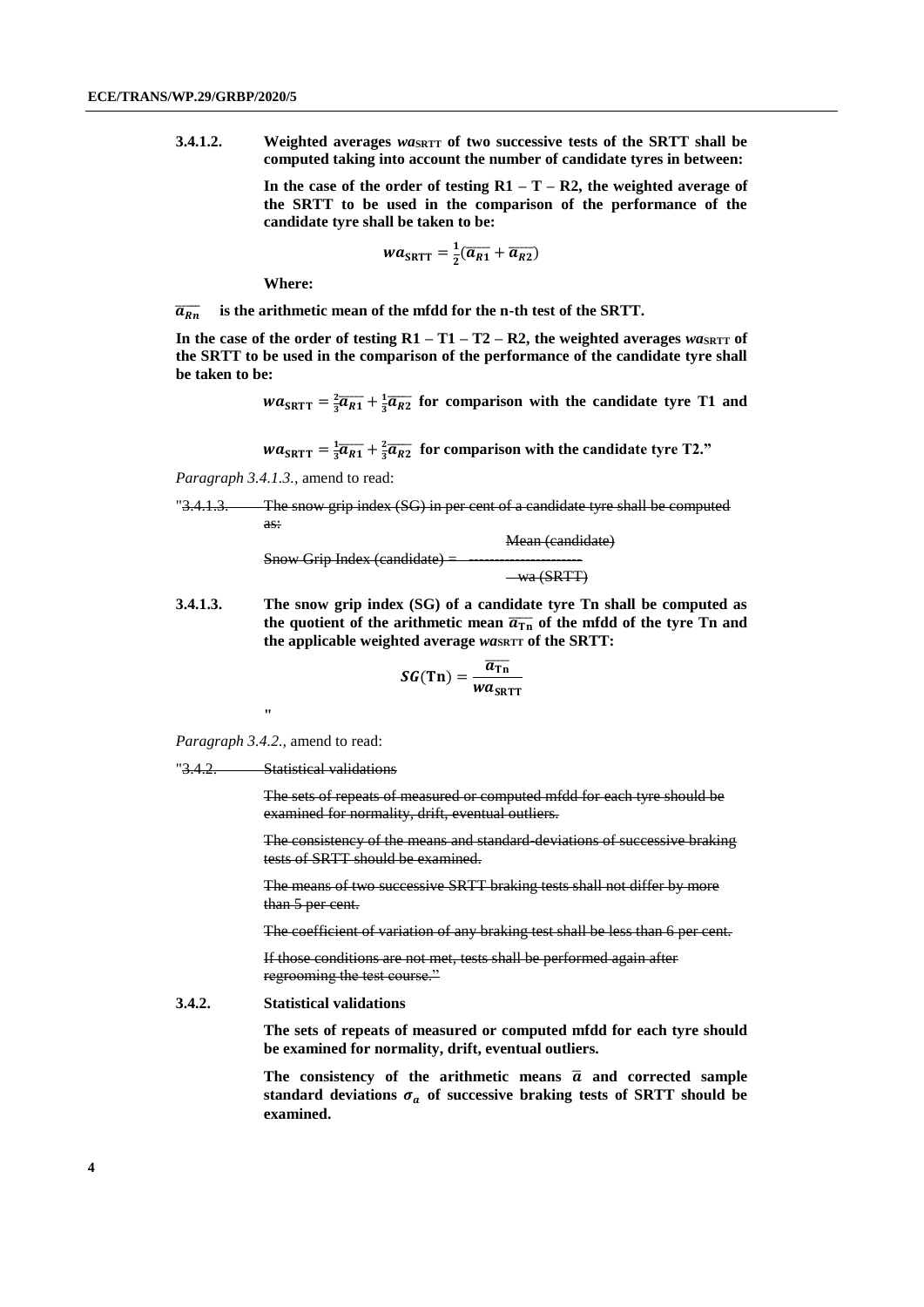**In addition and in order to take in account possible test evolution, the coefficient of validation** *CVala***(SRTT) is calculated on the basis of the average values of any two consecutive groups of the minimum 6 runs of the Standard Reference Test Tyre according to**

$$
CVal_a(SRTT) = 100\% \times \left| \frac{\overline{a_{R2}} - \overline{a_{R1}}}{\overline{a_{R1}}} \right|
$$

**The coefficient of validation** *CVala* **(SRTT) shall not differ by more than 5 per cent.**

**The coefficient of variation** *CVa***, as defined in paragraph 3.1.1. of this annex, of any braking test shall be less than 6 per cent.**

**If those conditions are not met, tests shall be performed again after regrooming the test course."**

*Paragraph 4.1*., amend to read:

"4.1. According to the definition of C3 tyres reported into paragraph 2.52. of this Regulation, the additional classification for the purpose of this test method only applies:

> (a) C3 Narrow (C3N), when the C3 tyre nominal section width is lower than 285 mm;

> (b) C3 Wide (C3W), when the C3 tyre nominal section width is greater or equal to 285 mm. **(omitted)"**

*Paragraph 4.2.,* amend to read:

"4.2. Methods for measuring Snow Grip index (SG)

Snow performance is based on a test method by which the average acceleration in an acceleration test, of a candidate tyre is compared to that of a standard reference tyre.

The relative performance shall be indicated by a snow grip index.

When tested in accordance with the acceleration test in paragraph 4.7. below, the average acceleration of a candidate snow tyre shall be at least 1.25 compared to one of the two equivalent SRTTs – ASTM F 2870 **Standard Reference Test Tyres SRTT19.5** and ASTM F 2871 **SRTT22.5**."

*Paragraph 4.7.,* amend to read:

"4.7. Acceleration on snow test procedure for snow grip index of Classes C3N and C3W**Class C3**."

*Paragraph 4.7.5.4.,* amend to read:

- "4.7.5.4. For every candidate tyre and the standard reference tyre, the acceleration test runs shall be repeated a minimum of 6 times and the coefficients of variation (standard deviation/average\*100) calculated for minimum 6 valid runs on the distance and the time should be lower than or equal to 6 per cent.
- **"4.7.5.4. For every candidate tyre and the standard reference tyre, the acceleration test runs shall be repeated a minimum of 6 times and the coefficients of variation** *CVAA* **shall be lower than or equal to 6 per cent.**  *CVAA* **shall be calculated for minimum 6 valid runs according to**

$$
CV_{AA} = 100\% \cdot \frac{\sigma_{AA}}{\overline{AA}}
$$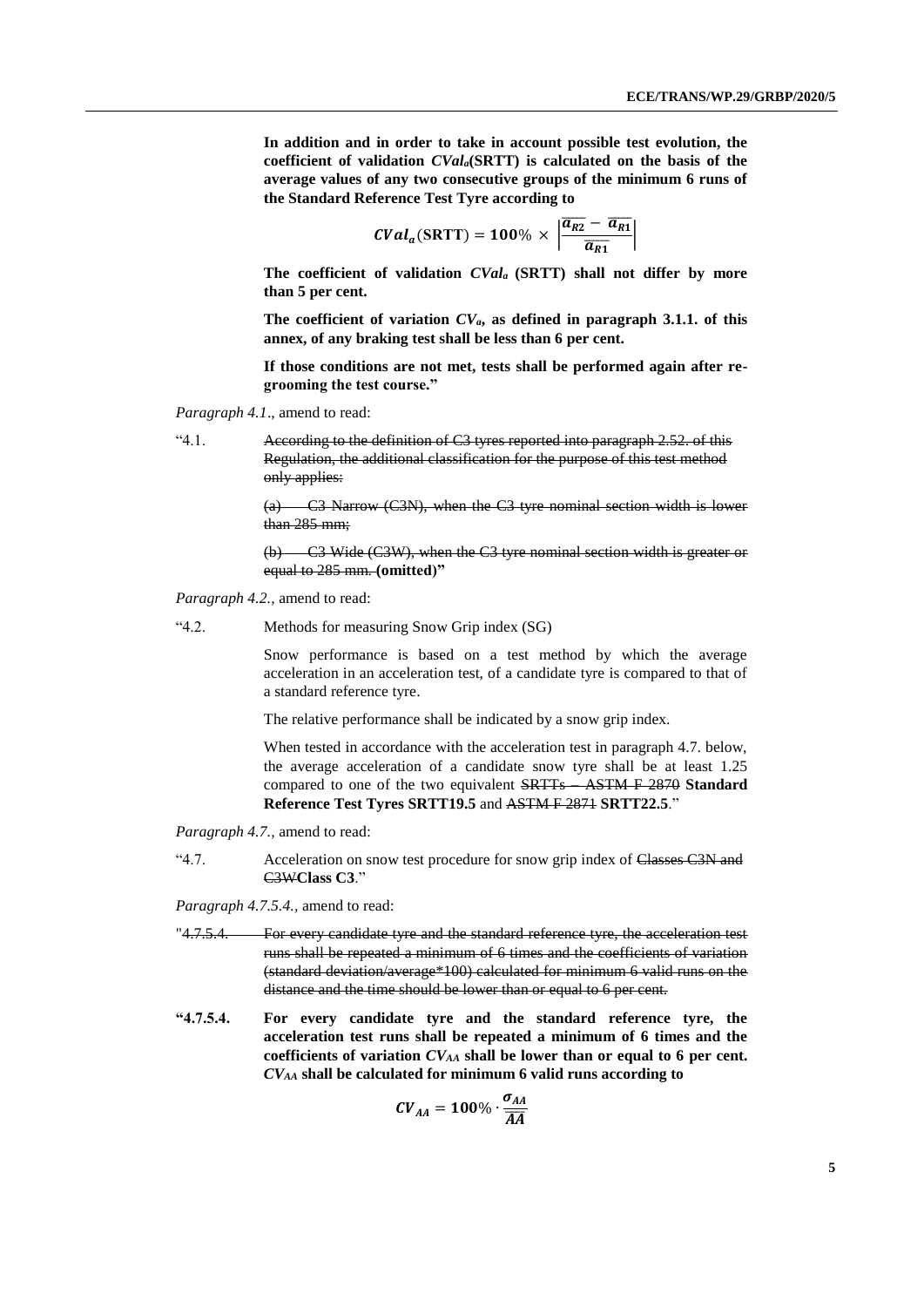**where**

 $\sigma_{AA} = \sqrt{\frac{1}{N-1}}$  $\frac{1}{N-1}\sum_{i=1}^{N}(AA_i - \overline{AA})^2$  denotes the corrected sample standard **deviation and**

 $\overline{AA}$  the arithmetic mean of the Average Accelerations  $(AA_i)$  of  $N$  test **runs."**

*Paragraph 4.8.2.,* amend to read:

"4.8.2. Validation of results

For the candidate tyres:

100 average repeat coefficien t of variation  $=$   $\frac{\text{stdev}}{\text{grad }x} \times 100$  the test. The coefficient of variation of the average acceleration is calculated for all the candidate tyres. If one coefficient of variation is greater than six per cent, discard the data for this candidate tyre and

For the reference tyre.

If the coefficient of variation of the average acceleration "AA" for each group of min 6 runs of the reference tyre is higher than 6 per cent, discard all data and repeat the test for all tyres (the candidate tyres and the reference tyre).

In addition and in order to take in account possible test evolution, the coefficient of validation is calculated on the basis of the average values of any two consecutive groups of min 6 runs of the reference tyre. If the coefficient of validation is greater than 6 per cent, discard the data for all the candidate tyres and repeat the test.

 $\frac{\text{kgc2} - \text{Avclagcr}}{\text{Averagel}} \times 100$  $\left\vert \frac{\text{ecoefficient of validation}}{\text{eof}} \right\vert = \left\vert \frac{\text{Average2} - \text{Average1}}{\text{fof}} \right\vert$ 

**4.8.2. Validation of results**

**For the candidate tyres:**

**The coefficient of variation** *CVAA* **of the average acceleration is calculated according to the formula in 4.7.5.4. of this Annex for all the candidate tyres. If one coefficient of variation is greater than 6 per cent, discard the data for this candidate tyre and repeat the test.** 

**For the reference tyre:**

**If the coefficient of variation** *CVAA* **of the average acceleration calculated according to the formula in 4.7.5.4. of this Annex for each group of min 6 runs of the reference tyre is higher than 6 per cent, discard all data and repeat the test for all tyres (the candidate tyres and the reference tyre).**

**In addition and in order to take in account possible test evolution, the coefficient of validation** *CValAA***(SRTT) is calculated on the basis of the average values of any two consecutive groups of minimum 6 runs of the reference tyre according to**

$$
CVal_{AA}(SRTT) = 100\% \times \left| \frac{\overline{AA_2} - \overline{AA_1}}{\overline{AA_1}} \right|
$$

**If the coefficient of validation is greater than 6 per cent, discard the data for all the candidate tyres and repeat the test."**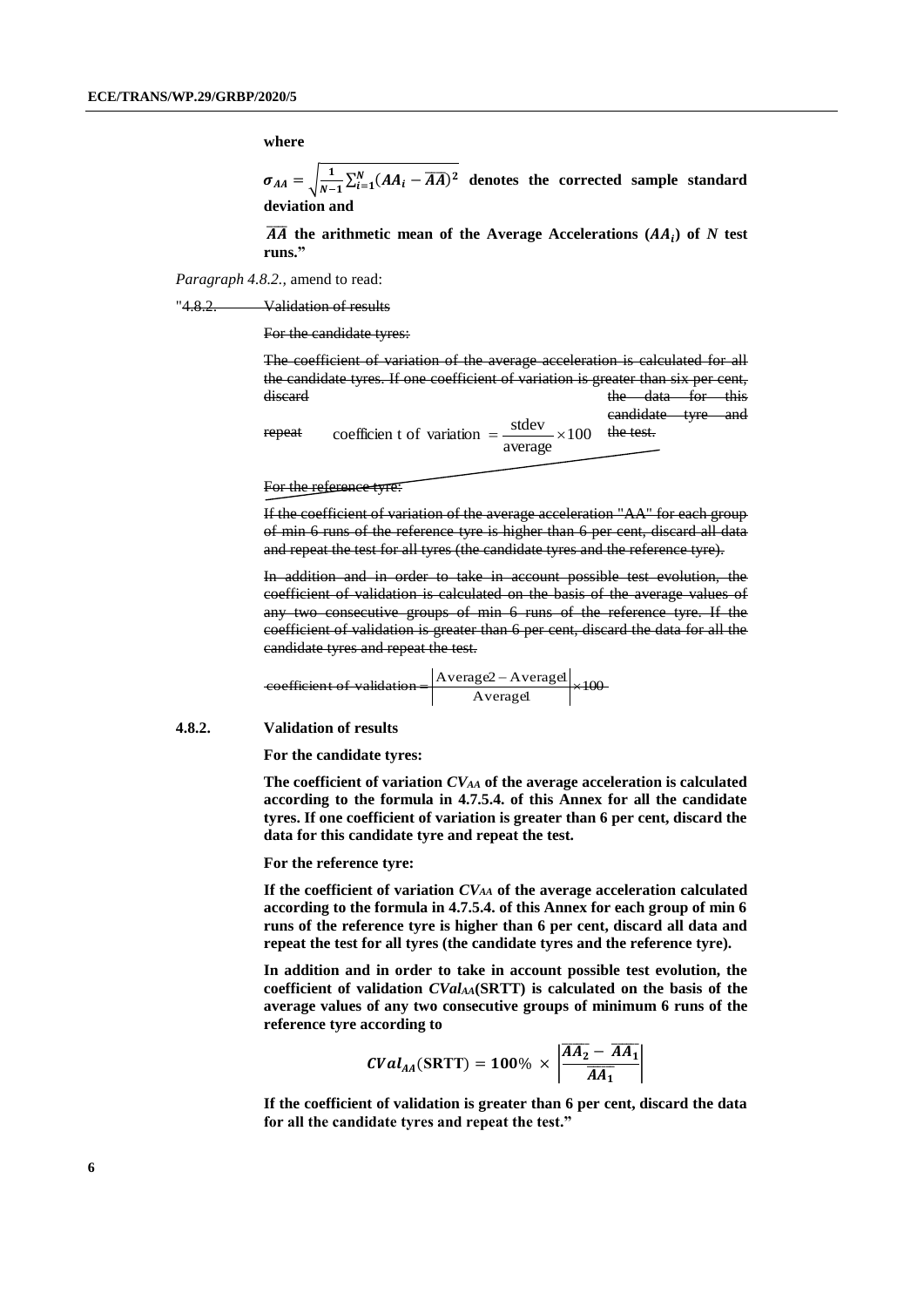*Paragraph 4.8.3.,* amend to read:

"4.8.3. Calculation of the "average AA"

If R1 is the average of the "AA" values in the first test of the reference tyre, R2 is the average of the "AA" values in the second test of the reference tyre, the following operations are performed, according to Table 1 below.

Table 1

| If the number of sets of candidate<br>tyres between two successive runs of<br>the reference tyre is: | and the set of candidate<br>tyres to be qualified is: | then "Ra" is calculated by<br>applying the following:                    |
|------------------------------------------------------------------------------------------------------|-------------------------------------------------------|--------------------------------------------------------------------------|
| $+\leftarrow R - T\leftarrow R$                                                                      | T1                                                    | $Ra = 1/2 (R1 + R2)$                                                     |
| $2 \times 12 R$                                                                                      | T <sub>1</sub><br>T2                                  | $Ra = 2/3 R1 + 1/3 R2$<br>$Ra = 1/3 R1 + 2/3 R2$                         |
| $3 \times 71$ T2 T3 R                                                                                | T1<br>T <sub>2</sub><br>Ŧ3                            | $Ra = 3/4 R1 + 1/4 R2$<br>$Ra = 1/2 (R1 + R2)$<br>$Ra = 1/4 R1 + 3/4 R2$ |

"Ta"  $(a = 1, 2, ...)$  is the average of the AA values for a test of a candidate tyre.

#### **4.8.3. Calculation of the weighted averages**

Weighted averages  $w a_{\text{SRTT}}$  of the average accelerations of two successive **tests of the SRTT are calculated according to Table 1:**

#### **Table 1**

| If the number of sets of candidate<br>tyres between two successive runs<br>of the reference tyre is: | and the set of candidate<br>tyres to be qualified is: | then "wa <sub>sprr</sub> is calculated by applying"<br>the following:                                                                                                                                                                                                      |
|------------------------------------------------------------------------------------------------------|-------------------------------------------------------|----------------------------------------------------------------------------------------------------------------------------------------------------------------------------------------------------------------------------------------------------------------------------|
| $1 \mid R - T1 - R$                                                                                  | T1                                                    | $wa_{\text{SRTT}} = \frac{1}{2}(\overline{AA_{R1}} + \overline{AA_{R2}})$                                                                                                                                                                                                  |
| 2   $R - T1 - T2 - R$                                                                                | <b>T1</b><br>T2                                       | $wa_{\text{SRTT}} = \frac{2}{3} \overline{A} \overline{A_{R1}} + \frac{1}{3} \overline{A} \overline{A_{R2}}$<br>$wa_{SRTT} = \frac{1}{3} \overline{AA_{R1}} + \frac{2}{3} \overline{AA_{R2}}$                                                                              |
| $3 \mid R - T1 - T2 - T3 - R$                                                                        | <b>T1</b><br>T2<br><b>T3</b>                          | $wa_{SRTT} = \frac{3}{4} \overline{AA_{R1}} + \frac{1}{4} \overline{AA_{R2}}$<br>$wa_{\text{SRTT}} = \frac{1}{2}(\overline{AA_{R1}} + \overline{AA_{R2}})$<br>$wa_{\text{SRTT}} = \frac{1}{4} \overline{A} \overline{A_{R1}} + \frac{3}{4} \overline{A} \overline{A_{R2}}$ |

where  $\overline{AA_{Rn}}$  is the arithmetic mean of the average accelerations in the n**th test of the Standard Reference Test Tyre."**

*Paragraph 4.8.4.,* delete:

"4.8.4. "AFC" Calculation (Acceleration Force Coefficient)

Also called AFC Acceleration Force Coefficient

Calculation on of AFC(Ta) and AFC(Ra) as defined in Table 2 :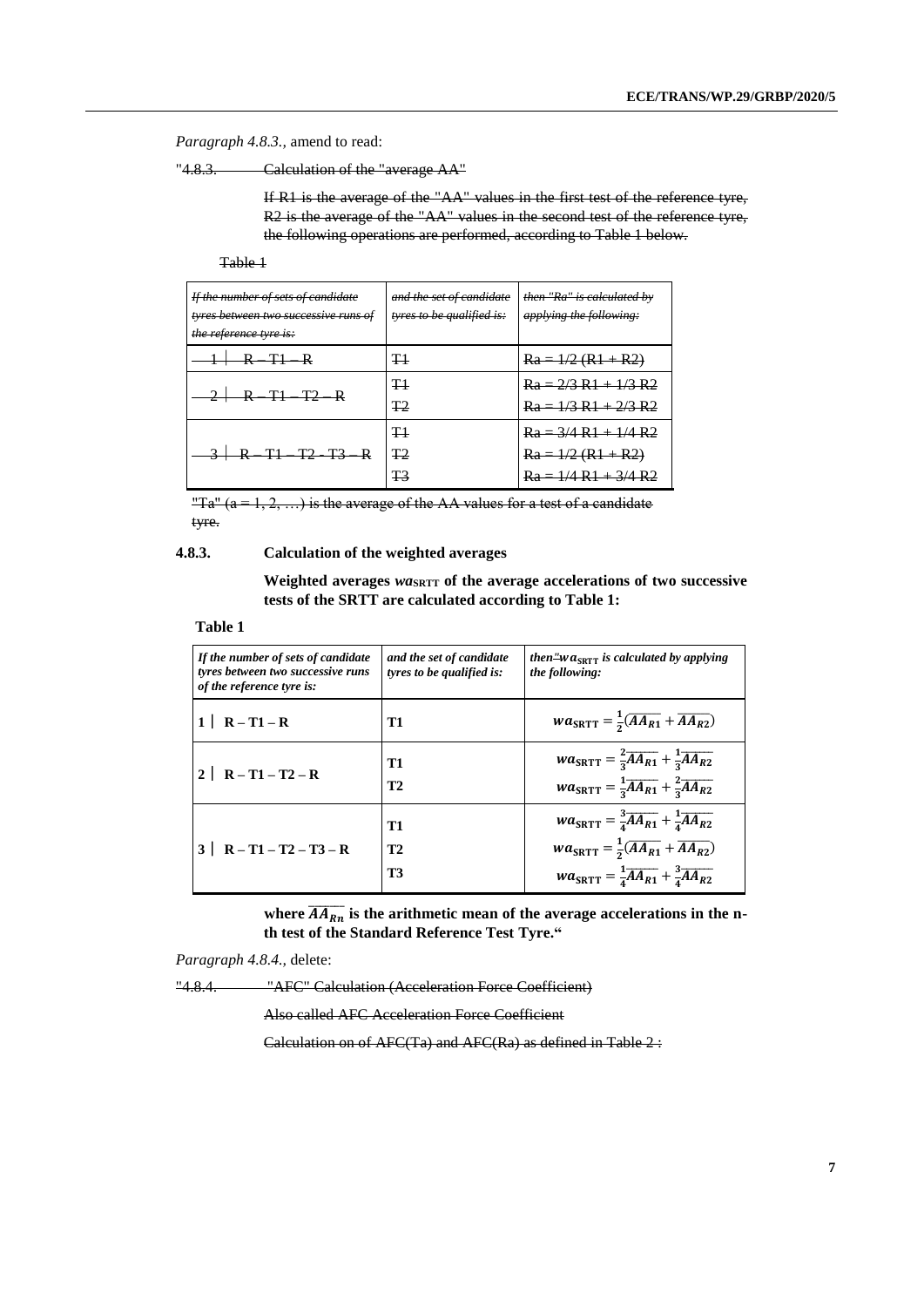Table 2

|                | The acceleration force coefficient<br>" $AFC$ " is: |
|----------------|-----------------------------------------------------|
| Reference tyre | Ra<br>$AFC(R) =$                                    |
| Candidate tyre | Гa<br>AFC(T)                                        |

Ra and Ta are in m/s²

 $\frac{\text{w}}{\text{g}} = \frac{\text{gravity acceleration}}{\text{(rounded to 9.81 m/s}^2)}$ 

*Paragraph 4.8.5.,* renumber to 4.8.4. and amend to read:

"4.8.5**4**. Calculation of the relative snow grip index of the tyre

The Snow grip index represents the relative performance of the candidate tyre compared to the reference tyre.

$$
\frac{\text{Show Grip Index}}{\text{AFC(R)}} = \frac{\text{AFC(T)}}{\text{AFC(R)}}
$$

$$
SG(Tn) = \frac{mT_{\text{th}}}{wa_{\text{SRTT}}}
$$

where  $\overline{AA_{Tn}}$  is the arithmetic mean of the average accelerations of the **n-th candidate tyre."**

*Paragraph 4.8.6.,* renumber to 4.8.5.

*Annex 10,* 

*Appendix 2,* amend to read:

"Part 1 – Report

……

2. Name and address of the applicant **Retreader**:

…….

4. Manufacturer and b**B**rand name or **and** trade description:

…….

7. Snow **grip** index relative to SRTT according to paragraph 7.2.1.

……

Part 2 – Test data

…….

4. Test tyre details **and data:**

4.1. Tyre size designation and service description: .........................................................

4.2. Tyre brand and trade description: ............................................................................

4.3. Test tyre data:

<sup>&</sup>quot;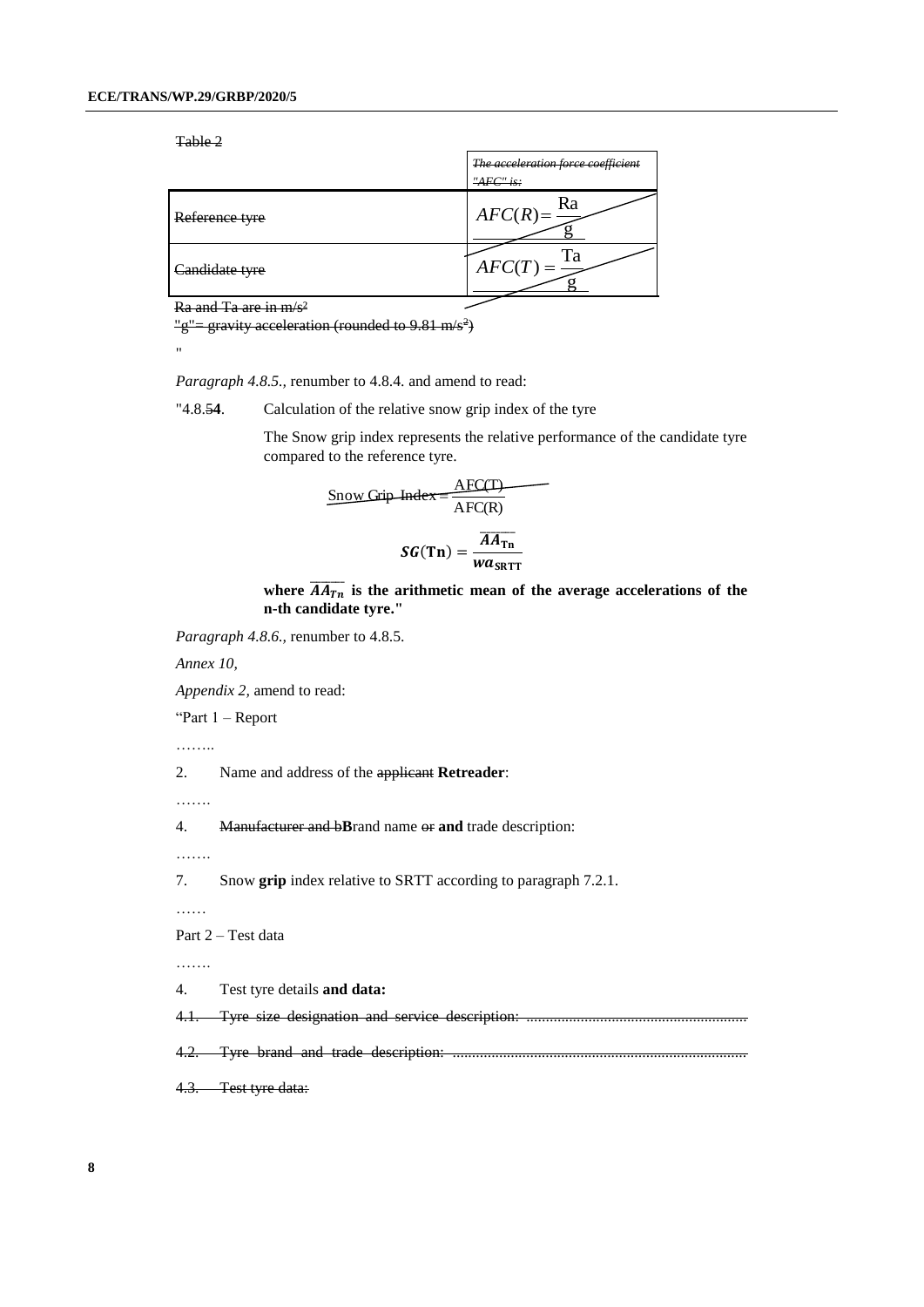|                                                                                  | $SRTT$ (1 <sup>st</sup> test) | Candidate 1 | Candidate 2 | $SRTT$ (2 <sup>nd</sup> test) |
|----------------------------------------------------------------------------------|-------------------------------|-------------|-------------|-------------------------------|
| <b>Brand name</b>                                                                |                               |             |             |                               |
| <b>Trade Description/</b><br>commercial name                                     |                               |             |             |                               |
| Tyre dimensions size<br>designation                                              |                               |             |             |                               |
| <b>Service description</b>                                                       |                               |             |             |                               |
| Test rim width code                                                              |                               |             |             |                               |
| <b>Reference (test) inflation</b><br>$pressure^{(1)}$ (kPa)                      |                               |             |             |                               |
| Tyre loads $F/R$ (kg)                                                            |                               |             |             |                               |
| <b>Tyre Loads index F/R</b><br>(per cent % of load associated<br>to $LI^{(2)}$ ) |                               |             |             |                               |
| Tyre pressure $F/R(kPa)$                                                         |                               |             |             |                               |

5. Test results: mean fully developed decelerations  $(m/s^2 m \cdot s^2)$  coefficient<sup>(43)</sup>.

| Run number                                      | Specification                         | SRTT (1st test) | Candidate 1 Candidate 2 | SRTT (2nd test) |
|-------------------------------------------------|---------------------------------------|-----------------|-------------------------|-----------------|
| 11                                              |                                       |                 |                         |                 |
| 2                                               |                                       |                 |                         |                 |
| 3                                               |                                       |                 |                         |                 |
| 4                                               |                                       |                 |                         |                 |
| 5                                               |                                       |                 |                         |                 |
| 6                                               |                                       |                 |                         |                 |
|                                                 |                                       |                 |                         |                 |
|                                                 |                                       |                 |                         |                 |
|                                                 |                                       |                 |                         |                 |
| Mean                                            |                                       |                 |                         |                 |
| <b>Std-Standard</b> deviation                   |                                       |                 |                         |                 |
| $CV(\%)$                                        | $\leftarrow 6\%$                      |                 |                         |                 |
| <b>Coefficient of variation</b>                 | $CV_a \leq 6\%$                       |                 |                         |                 |
| <b>Coefficient of Validation</b><br><b>SRTT</b> | SRTT < 5%<br>$CVal_a(SRTT) \leq 5 \%$ |                 |                         |                 |
| SRTT weighted average                           |                                       |                 |                         |                 |
| Snow grip index                                 |                                       | 1.00            |                         |                 |

Add *footnotes (1) and (2)* and renumber the existing *footnote (1)* to (3):

 $\mathfrak{c}(1)$ **(1) for C2 tyres, corresponding to the indication of the inflation pressure marked on the sidewall as required by paragraph 4.1. of this Regulation** 

### **(2) for C2 tyres, refer to single load**

<sup>1(3)</sup> Strike out what does not apply."

*Appendix 3,* amend to read: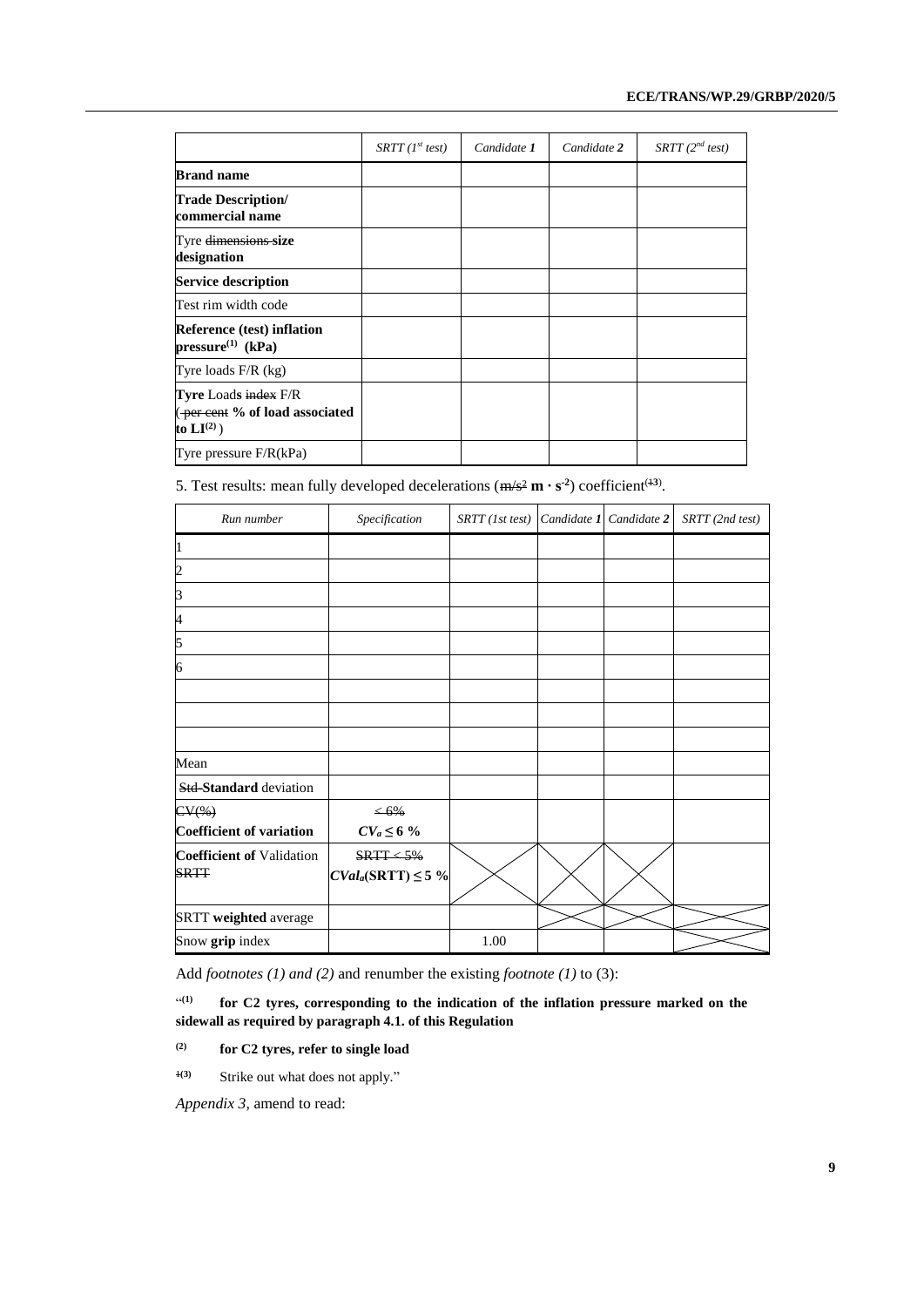"Part 1 – Report …….. 2. Name and address of the applicant **Retreader**: ……. 4. Manufacturer and b**B**rand name or **and** trade description: ……. 7. Snow **grip** index relative to SRTT according to paragraph 7.2.1.

……

Part 2 – Test data

…….

4. Test tyre details **and data:**

4.1. Tyre size designation and service description: ..........

4.2. Tyre brand and trade description: ............................................................................

4.3. Test tyre data:

|                                                                                                     | $SRTT$ (1st test) | Candidate 1 | Candidate 2 | Candidate 3 | $SRTT$ (2 <sup>nd</sup> test) |
|-----------------------------------------------------------------------------------------------------|-------------------|-------------|-------------|-------------|-------------------------------|
| <b>Brand name</b>                                                                                   |                   |             |             |             |                               |
| <b>Trade Description/</b><br>commercial name                                                        |                   |             |             |             |                               |
| Tyre dimensions size<br>designation                                                                 |                   |             |             |             |                               |
| <b>Service description</b>                                                                          |                   |             |             |             |                               |
| Test rim width code                                                                                 |                   |             |             |             |                               |
| <b>Reference (test) inflation</b><br>$pressure^{(1)}$ (kPa)                                         |                   |             |             |             |                               |
| Tyre loads $F/R$ (kg)                                                                               |                   |             |             |             |                               |
| <b>Tyre</b> Loads index F/R<br>$\sqrt{p_{\text{eff}}}$ eent % of load associated<br>to $LI^{(2)}$ ) |                   |             |             |             |                               |
| Tyre pressure $F/R(kPa)$                                                                            |                   |             |             |             |                               |

5. Test results: mean fully developed decelerations (m/s² **m ∙ s -2** ) coefficient.

| Run number | Specification |  |  | $ SRTT $ (1st test) Candidate 1 Candidate 2 Candidate 3 SRTT (2nd test) |
|------------|---------------|--|--|-------------------------------------------------------------------------|
|            |               |  |  |                                                                         |
|            |               |  |  |                                                                         |
|            |               |  |  |                                                                         |
|            |               |  |  |                                                                         |
|            |               |  |  |                                                                         |
| 6          |               |  |  |                                                                         |
|            |               |  |  |                                                                         |
|            |               |  |  |                                                                         |